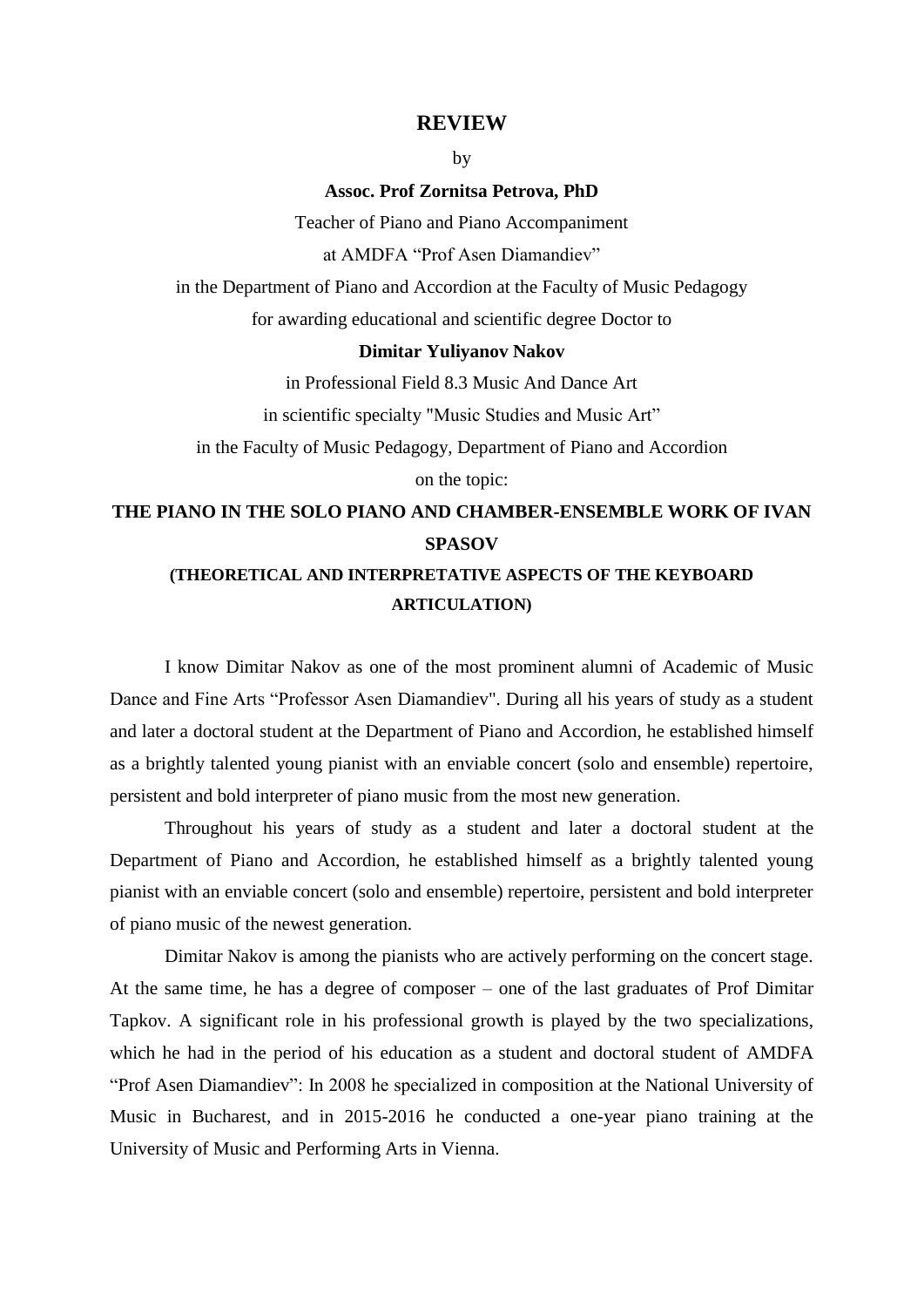I can confidently say that for Dimitar Nakov his training as a full-time doctoral student at our Academy was an enriching and full-blooded period of professional growth, paving his way for an individual artistic worldview and personal piano profile. Undoubtedly, Prof Roxana Bogdanova is of paramount importance for this – the academic supervisor, whose unconditional dedication and care "shot" her young colleague into the orbit of Spasov's piano works, with which she naturally identifies herself.

This artistic and creative doctoral dissertation is balanced and substantial in both its components – theoretical and performance. The empirical experience of the rich series of recitals presenting the piano solo and chamber works of Ivan Spasov has found a true reflection in the analytical work. From the very first pages we are left with the impression of a methodology that reflects personal and much focused performance processes. The actual practice as performer is the basis of what is written, it inspires extremely interesting and at the same time, marked individual reasoning and gives way to curious authorial hypotheses.

The dissertation is structured in the following sequence: Introduction, three chapters, Conclusion, contributions, bibliography and two appendices.

The introductory article presents the main motives, clearly defines the object and subject, goals and objectives of the research. In it, Dimitar Nakov pays tribute to the teachers, the main mentors in building up his affinity for the work of Ivan Spasov: Prof Roxana Bogdanova, Prof Nedyalcho Todorov, Prof Petko Radev, Prof Georgi Petrov - all of them actively performed and presented in the best way the instrumental works of Ivan Spasov. Moreover, they did that with the clear conviction that they perform music of national and international importance. The topic of articulation as a fundamental performing technique, according to the author, is a poorly researched territory. In it, Dimitar finds "his truth" about the composer, finds the problem that makes the research worthy of dissertation, and for the professional pianists – an intriguing, bold and to some extent risky. The author clearly states his desire for a personal creative position, based on maximum specificity, dictated by the musical text and its interpretation. "The dissertation", he says, "does not contain biographical information about the composer, nor notes on the reflection of his life in his music. It does not aim to explore his place in contemporary Bulgarian and world music and does not reveal the characteristic features of his creative personality. All these aspects of the life and work of the composer Ivan Spasov are available to everyone to read in the already existing publications, unlike the key theme of articulation, which is discussed in this study" (p. 7)

**The first chapter** of the study is titled "Formal-structural analysis of works for piano and chamber ensembles by Ivan Spasov. Some features of the means of expression. The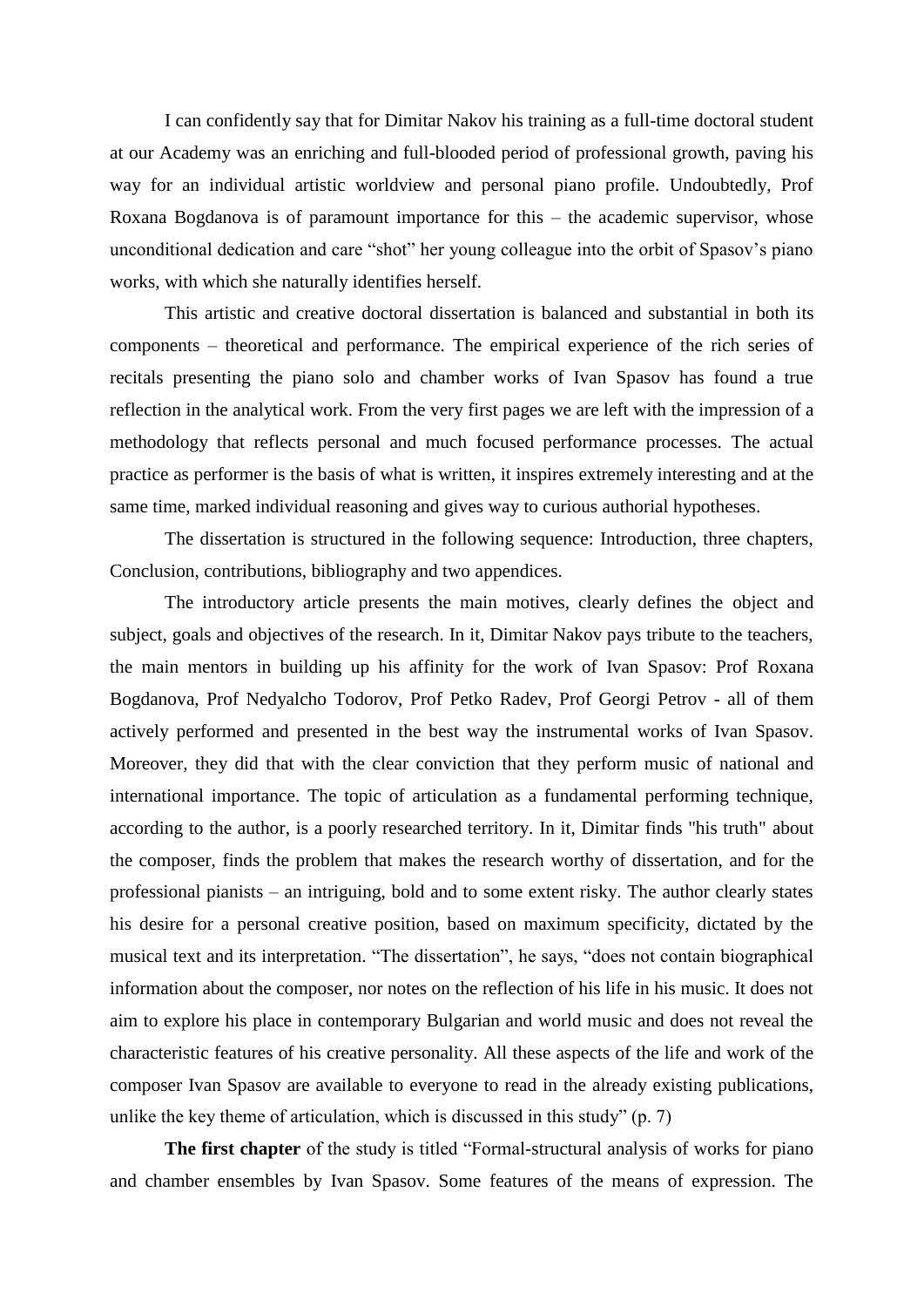integrally performed piano and piano-ensemble work of the composer is divided into 4 groups, according to the characteristics of the genre and the ensemble:

First section: Solo works for piano ("Small Bulgarian Suite", the three sonatas for piano, 24 piano etudes, "Six portraits of one image", 24 bagatelles and a small piece in folk style)

Second section: Here Dimitar Nakov focuses on the Spasov's iconic Piano Concerto, of which he is the third performer (after the author and Roxana Bogdanova).

Third section: Chamber works (Sonata - concertante for clarinet and piano, Sonata for viola and piano, Micro Suite, Bagatelle *Contrasts* for flute and piano, Burlesque for cello and piano, Sonata Quasi variazione for cello and piano, Trio for violin, cello and piano, *Creation, Death and Reconciliation* for two pianos).

Fourth section: Here Dimitar Nakov discusses a large number of the composer's songs, composed exclusively for high female voice and piano.

The very listing of such a wide range of works "for" and "with the participation" of piano, creates a precondition for "scattering" in the analytical approach. Contrary to this possibility, the author of the dissertation is maximally focused on the most characteristic, the most defining of each work. Structural analysis is naturally "interwoven" into the artistic suggestions, and they, in turn, are presented elegantly and unobtrusively. I want to clearly express my admiration for such a sparing but meaningful way of presenting Spasov's works. This suggests a real insight, unintentional handling of extremely expressive musical expression, such that comes from each compositions. Dimitar Nakov's approach is impressive because it is "foreshadowed" as the only possible for the object of study  $-$  a creative phenomenon that generates philosophy and feelings, with "painful" thrift and at the same time "giving zealous importance to detail".

In the **Second Chapter** of the dissertation Dimitar Nakov focuses on the essence of the research. It is entitled: "Keyboard articulation in the music of Ivan Spasov and its basic forms". Here the author builds the basic theoretical basis for the object of the study, giving a preliminary overview of what has been written over the centuries: from the German composer and theorist Johann Mattheson, through the musical vocabulary of Meude-Monpas, the theories of Abraham Schultz and Daniel Turk, to contemporary theories of Clive Brown. (I take the moment to recommend: in a future publication of the work, all cited names of known or unknown authors should be enclosed in parentheses with the respective years. This will bring specificity and clarity to the analysis and prove the researcher's clear orientation towards historical processes in keyboard theory.) Here the candidate formulates the obvious: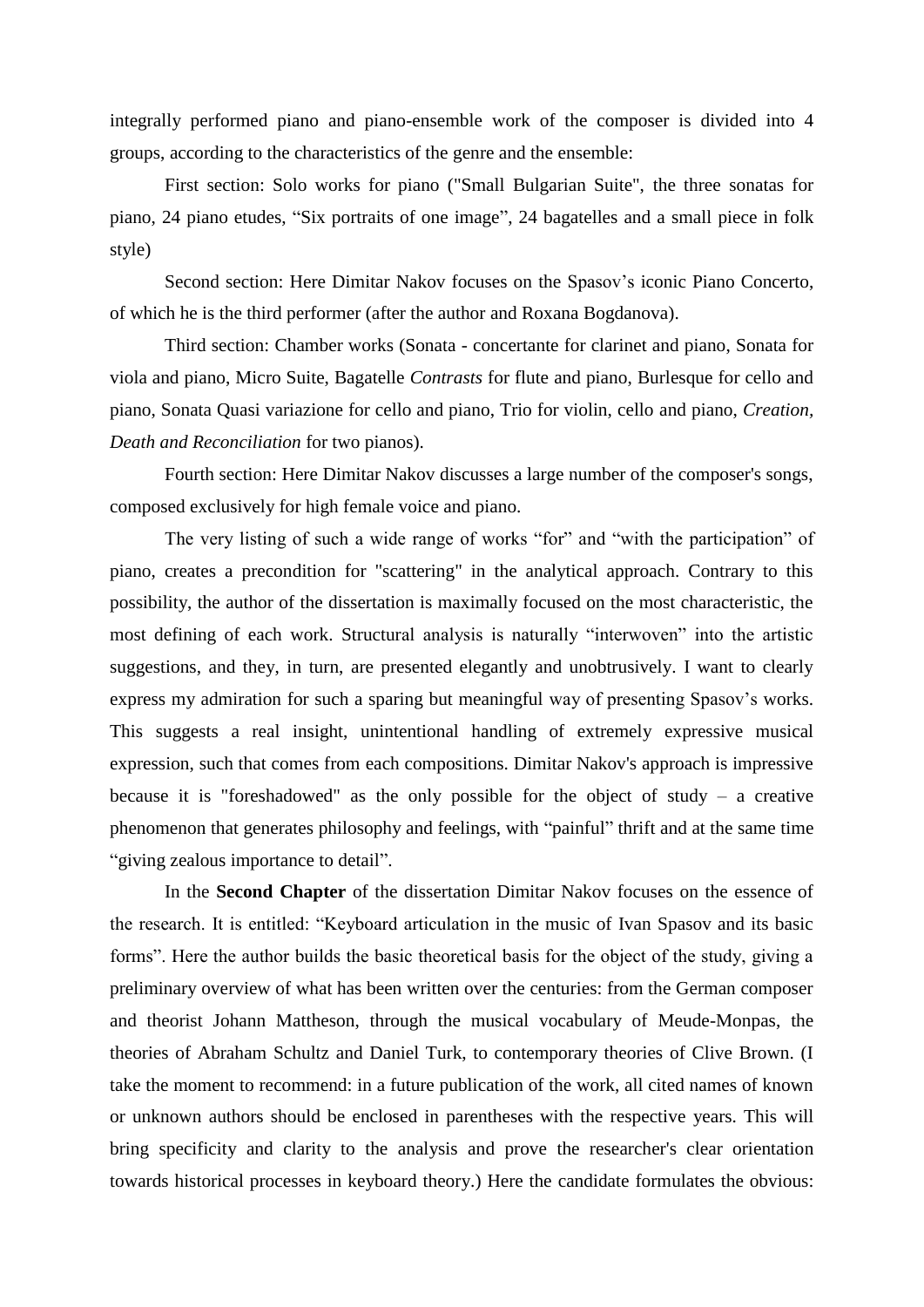expression, style, phrasing and formal-structural features of the work. Over the centuries, the keyboard theory offers a basic connection of the articulation with the rhetoric, the speech, the punctuation, and musically it is subject to the artistic expression, the style, phrasing and formal-structural features of the work.

This chapter also addresses the issues of the "key touch" in physical, motor, psychomotor and aesthetic terms. Based on his personal practice as performer, Dimitar formulates the following: "In Ivan Spasov's music for keyboard, where the role of the timbre is emphasized, the attitude to the key touch and the individual approach to all its aspects are one of the main factors (p. 52). And further: "Particularly characteristic of Ivan Spasov's music are the sudden contrasts associated with changes in dynamics, articulation, texture and other musical elements, and hence a different approach to the key touch. The transition from percussive to non-percussive attack, from high to low speed of pressing the keys and vice versa, from including or excluding different parts of the hand from the process of sound extracting and with different activity, often has to take place suddenly without time for readjustment of the musculoskeletal system".

Dimitar Nakov considers in depth and again based on his personal experience, the main articulation techniques - staccato, legato, non-legato, according to the peculiarities of the many-faceted suggestions in the music of Ivan Spasov. Thus, considered empirically, the piano articulation in Spasov's works is brought out by the doctoral candidate as a major factor on the way to the true interpretation. I respect and appreciate the courage of these statements. Articulation problems are comprehensive, complex and risky enough when they become a scientific focus. That is why I support the confident and bold analysis of the young musician. I believe that profound science is born where the freshness of feeling is the engine of thought. And with Dimitar, it is clear.

The **third chapter** deals with the interaction of articulation with other musical elements. In the first place, the author focuses on the connection between articulation and caesura in the piano opuses of Ivan Spasov. The candidate rightly defines the caesuras as dissecting, but also connecting elements of the piano texture. After them, according to Dimitar's observations, there is a new rhythmic movement, a new contrasting dynamics, a new emotional impulse, which in principle depend on the general artistic context. All these expressive transformations are supported by numerous examples (The Art of the Series, Sonata № 3, "Six Portraits of an Image"). However, the author of the work rightly shares the stipulation: "The way in which Spasov records his musical material creates particularly good preconditions for varying the temporal relations at the moment of interpretation". (102 p.)